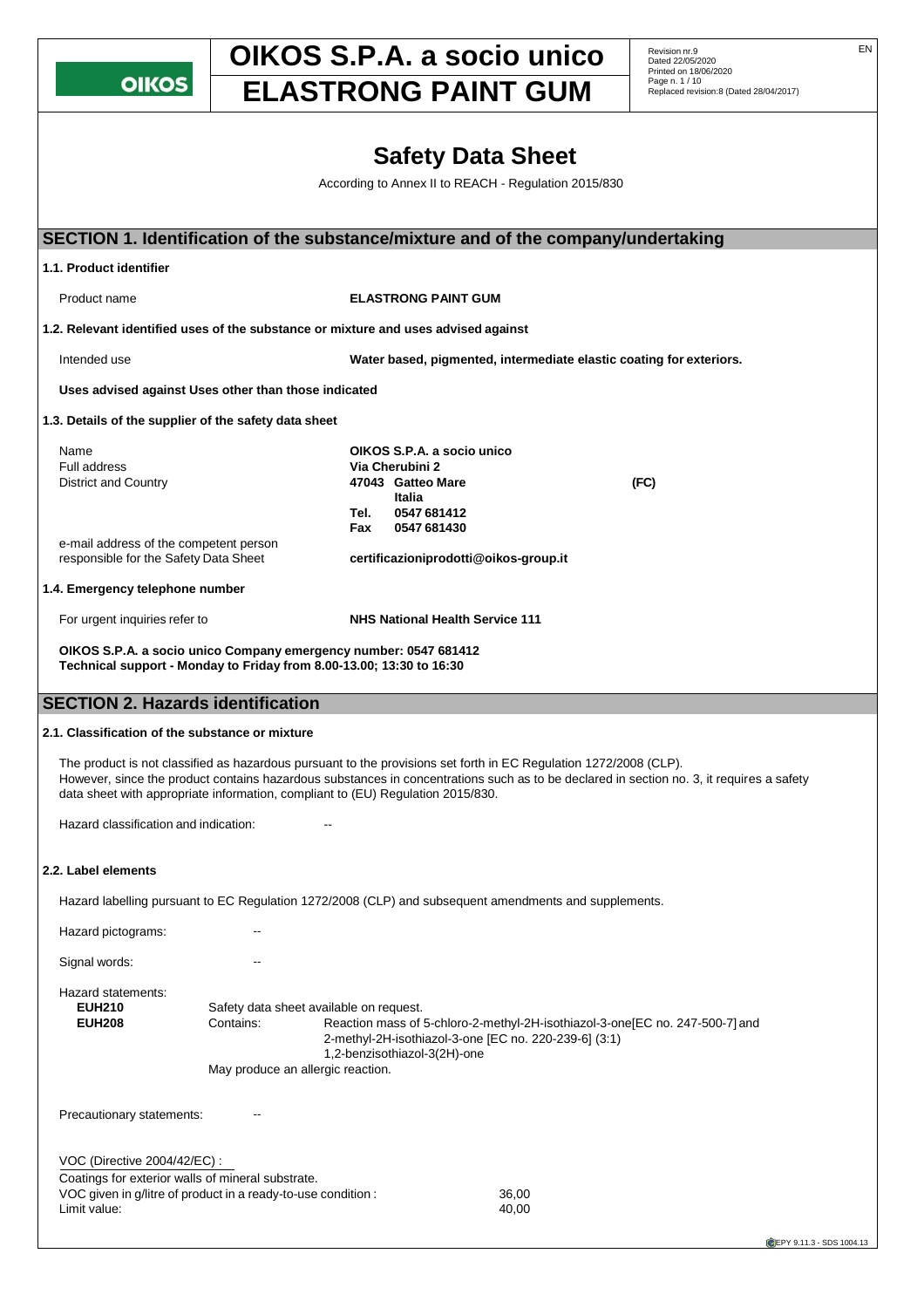

## **SECTION 2. Hazards identification** ... / >>

This coating contains biocides with fungicidal and algacidal properties.Active ingredients: 2-Octyl-4-isothiazolin-3-one CAS 26530-20-1; Zinc Pyrithione CAS 13463-41-7; Diuron 330-54-1.Water used for washing work tools after application must not be released into the ground or into surface water

#### **2.3. Other hazards**

On the basis of available data, the product does not contain any PBT or vPvB in percentage greater than 0,1%.

## **SECTION 3. Composition/information on ingredients**

#### **3.2. Mixtures**

Contains:

| <b>Identification</b>        |                  | $x =$ Conc. %                    | Classification 127212008 (CLP)                                                                                                                                                                          |
|------------------------------|------------------|----------------------------------|---------------------------------------------------------------------------------------------------------------------------------------------------------------------------------------------------------|
| 1,2-benzisothiazol-3(2H)-one |                  |                                  |                                                                                                                                                                                                         |
| CAS                          |                  | $2634-33-5$ 0.01 $\leq$ x < 0.03 | Acute Tox. 2 H330, Acute Tox. 4 H302, Eye Dam. 1 H318, Skin Irrit. 2 H315,<br>Skin Sens. 1 H317, Aquatic Acute 1 H400 M=1, Aquatic Chronic 2 H411                                                       |
| EC.                          | 220-120-9        |                                  |                                                                                                                                                                                                         |
| <b>INDEX</b>                 | 613-088-00-6     |                                  |                                                                                                                                                                                                         |
| Reg. no.                     | 01-2120761540-60 |                                  |                                                                                                                                                                                                         |
|                              |                  |                                  | Reaction mass of 5-chloro-2-methyl-2H-isothiazol-3-one [EC no. 247-500-7] and 2-methyl-2H-isothiazol-3-one [EC no. 220-239-6]                                                                           |
| (3:1)                        |                  |                                  |                                                                                                                                                                                                         |
| CAS                          | 55965-84-9       |                                  | $0.0004 \le x < 0.0013$ Acute Tox. 1 H330, Acute Tox. 2 H310, Acute Tox. 3 H301, Skin Corr. 1B H314,<br>Eye Dam. 1 H318, Skin Sens. 1 H317, Aquatic Acute 1 H400 M=100,<br>Aquatic Chronic 1 H410 M=100 |
| EC.                          | 611-341-5        |                                  |                                                                                                                                                                                                         |
| <i><b>INDEX</b></i>          | 613-167-00-5     |                                  |                                                                                                                                                                                                         |
| Reg. no.                     | 01-2120764691-48 |                                  |                                                                                                                                                                                                         |

The full wording of hazard (H) phrases is given in section 16 of the sheet.

## **SECTION 4. First aid measures**

#### **4.1. Description of first aid measures**

EYES: Remove contact lenses, if present. Wash immediately with plenty of water for at least 30-60 minutes, opening the eyelids fully. Get medical advice/attention.

SKIN: Remove contaminated clothing. Rinse skin with a shower immediately. Get medical advice/attention.

INGESTION: Have the subject drink as much water as possible. Get medical advice/attention. Do not induce vomiting unless explicitly authorised by a doctor.

INHALATION: Get medical advice/attention immediately. Remove victim to fresh air, away from the accident scene. If the subject stops breathing, administer artificial respiration. Take suitable precautions for rescue workers.

#### **4.2. Most important symptoms and effects, both acute and delayed**

Specific information on symptoms and effects caused by the product are unknown.

#### **4.3. Indication of any immediate medical attention and special treatment needed**

Information not available

## **SECTION 5. Firefighting measures**

#### **5.1. Extinguishing media**

SUITABLE EXTINGUISHING EQUIPMENT The extinguishing equipment should be of the conventional kind: carbon dioxide, foam, powder and water spray. UNSUITABLE EXTINGUISHING EQUIPMENT None in particular.

#### **5.2. Special hazards arising from the substance or mixture**

HAZARDS CAUSED BY EXPOSURE IN THE EVENT OF FIRE Do not breathe combustion products.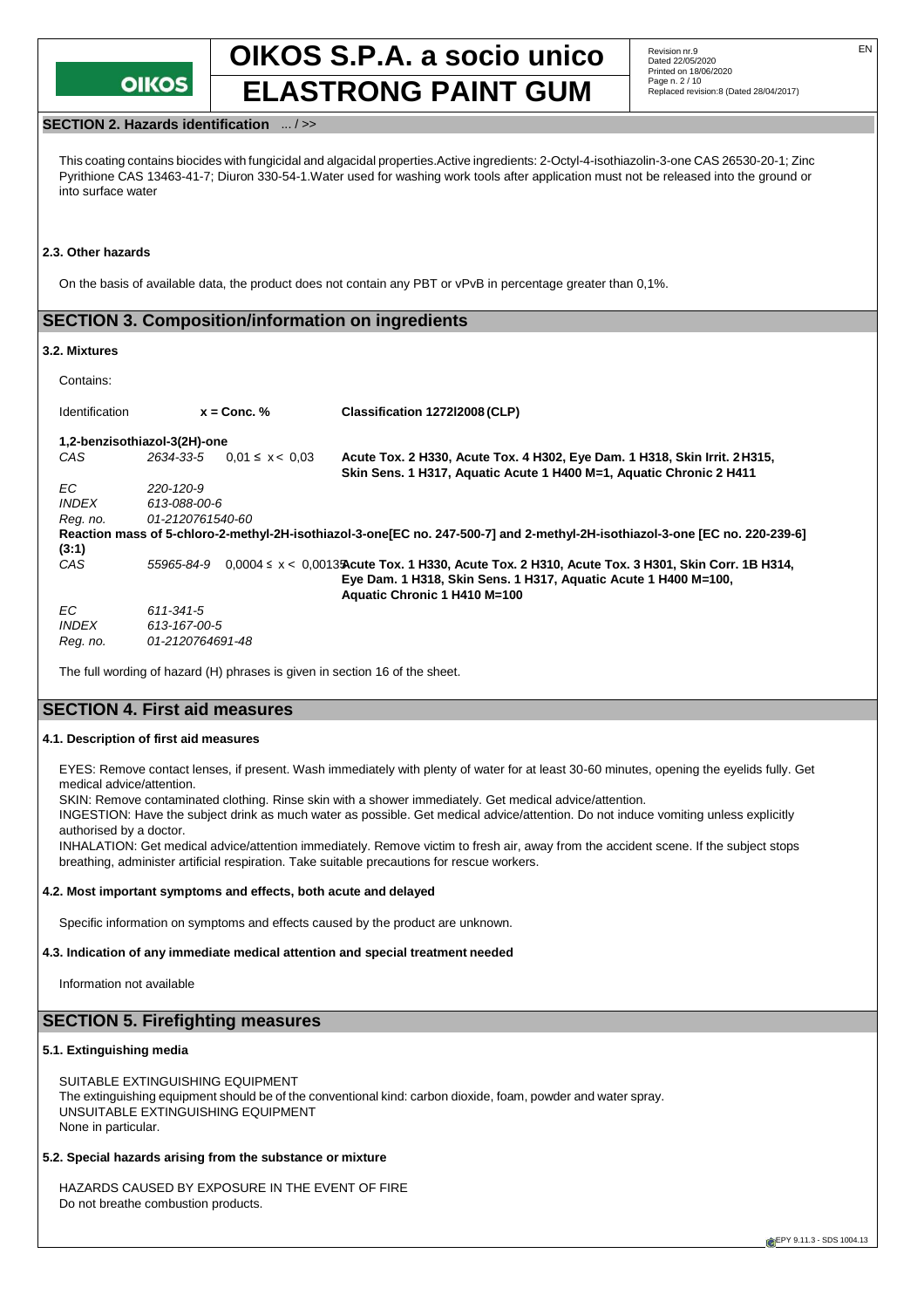

# **OIKOS S.P.A. a socio unico** Revision nr.9 **ELASTRONG PAINT GUM Page n. 3/10** *Page n. 3/10 Reglaced revision:8 (Dated 28/04/2017)*

## **SECTION 5. Firefighting measures** ... / >>

## Revision nr.9<br>Dated 22/05/2020 Printed on 18/06/2020<br>Page n. 3 / 10

#### **5.3. Advice for firefighters**

#### GENERAL INFORMATION

Use jets of water to cool the containers to prevent product decomposition and the development of substances potentially hazardous for health. Always wear full fire prevention gear. Collect extinguishing water to prevent it from draining into the sewer system. Dispose of contaminated water used for extinction and the remains of the fire according to applicable regulations.

SPECIAL PROTECTIVE EQUIPMENT FOR FIRE-FIGHTERS Normal fire fighting clothing i.e. fire kit (BS EN 469), gloves (BS EN 659) and boots (HO specification A29 and A30) in combination with

self-contained open circuit positive pressure compressed air breathing apparatus (BS EN137).

## **SECTION 6. Accidental release measures**

#### **6.1. Personal precautions, protective equipment and emergency procedures**

Block the leakage if there is no hazard.

Wear suitable protective equipment (including personal protective equipment referred to under Section 8 of the safety data sheet) to prevent any contamination of skin, eyes and personal clothing. These indications apply for both processing staff and those involved in emergency procedures.

#### **6.2. Environmental precautions**

The product must not penetrate into the sewer system or come into contact with surface water or ground water.

#### **6.3. Methods and material for containment and cleaning up**

Collect the leaked product into a suitable container. Evaluate the compatibility of the container to be used, by checking section 10. Absorb the remainder with inert absorbent material.

Make sure the leakage site is well aired. Contaminated material should be disposed of in compliance with the provisions set forth in point 13.

#### **6.4. Reference to other sections**

Any information on personal protection and disposal is given in sections 8 and 13.

## **SECTION 7. Handling and storage**

#### **7.1. Precautions for safe handling**

Before handling the product, consult all the other sections of this material safety data sheet. Avoid leakage of the product into the environment. Do not eat, drink or smoke during use. Remove any contaminated clothes and personal protective equipment before entering places in which people eat.

#### **7.2. Conditions for safe storage, including any incompatibilities**

Store only in the original container. Store the containers sealed, in a well ventilated place, away from direct sunlight. Keep containers away from any incompatible materials, see section 10 for details.

#### **7.3. Specific end use(s)**

Information not available

## **SECTION 8. Exposure controls/personal protection**

#### **8.1. Control parameters**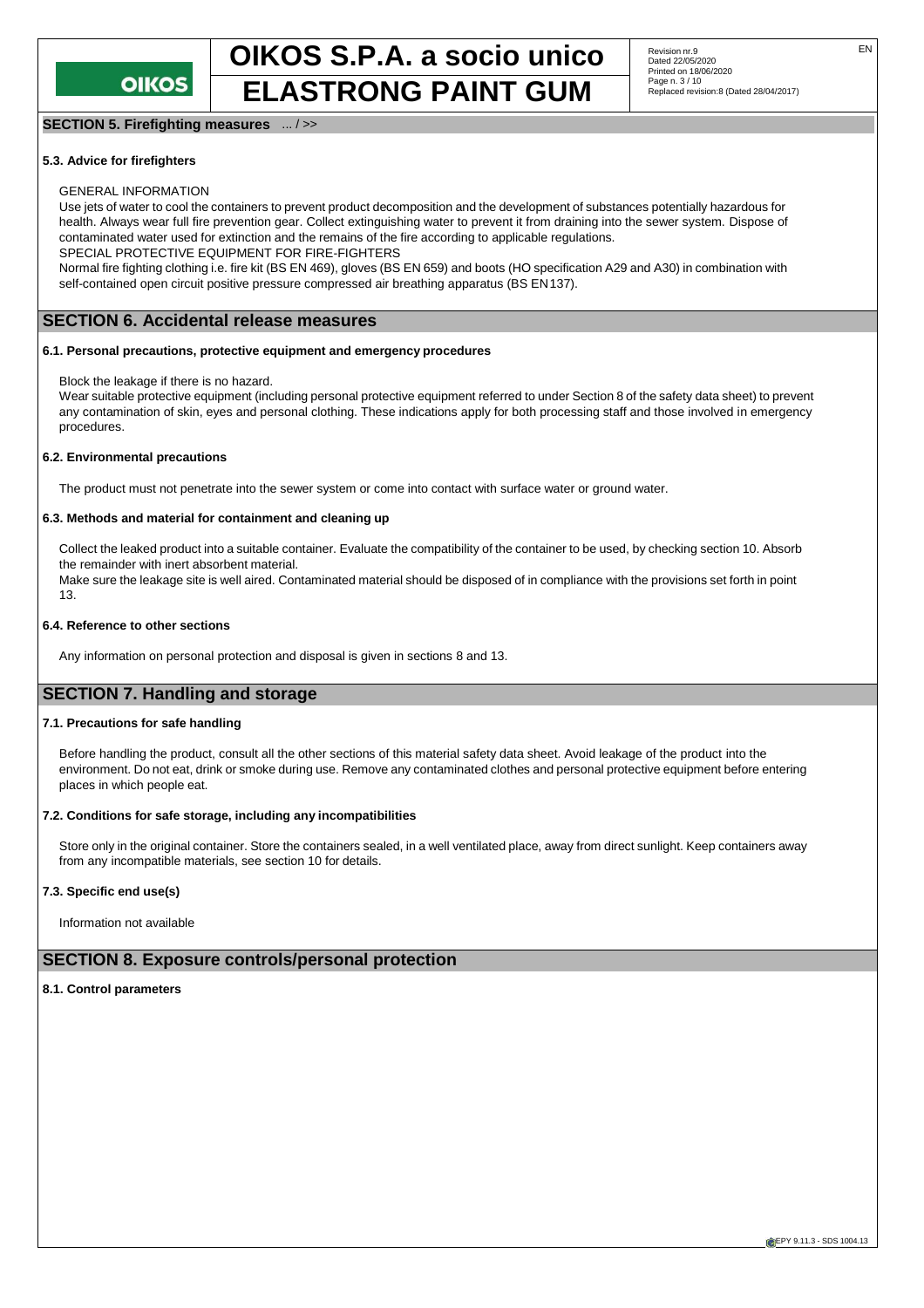

Revision nr.9<br>Dated 22/05/2020 Printed on 18/06/2020<br>Page n. 4 / 10

**SECTION 8. Exposure controls/personal protection** ... / >>

|                                                 |                                       |                      |                  | 1,2-benzisothiazol-3(2H)-one |                |                   |                  |                      |
|-------------------------------------------------|---------------------------------------|----------------------|------------------|------------------------------|----------------|-------------------|------------------|----------------------|
| <b>Predicted no-effect concentration - PNEC</b> |                                       |                      |                  |                              |                |                   |                  |                      |
| Normal value in fresh water                     |                                       |                      |                  |                              |                | 4,03              | $\mu$ g/l        |                      |
|                                                 | Normal value in marine water          |                      |                  |                              |                | 403               | $\frac{ng}{l}$   |                      |
|                                                 | Normal value for fresh water sediment |                      |                  |                              |                | 49,9              | µg/kg            |                      |
| Normal value for marine water sediment          |                                       |                      |                  |                              |                | 4,99              | µg/kg            |                      |
| Normal value of STP microorganisms              |                                       |                      |                  |                              |                | 1.03              | mq/l             |                      |
| Health - Derived no-effect level - DNEL I DMEL  |                                       |                      |                  |                              |                |                   |                  |                      |
|                                                 |                                       | Effects on consumers |                  | Effects on workers           |                |                   |                  |                      |
| Route of exposure                               | Acute<br>local                        | Acute<br>systemic    | Chronic<br>local | Chronic<br>systemic          | Acute<br>local | Acute<br>systemic | Chronic<br>local | Chronic<br>systemic  |
| Inhalation                                      |                                       |                      |                  | 1,2<br>mg/m3                 |                |                   |                  | 6,81<br>mg/m3        |
| <b>Skin</b>                                     |                                       |                      |                  | 345<br>µg/kg bw/d            |                |                   |                  | 966<br>µg/kg<br>bw/d |

#### **Reaction mass of 5-chloro-2-methyl-2H-isothiazol-3-one[EC no. 247-500-7] and 2-methyl-2H-isothiazol-3-one [EC no.**

|                                    | 220-239-61 (3:1)                                |                      |            |            |            |                           |            |               |            |
|------------------------------------|-------------------------------------------------|----------------------|------------|------------|------------|---------------------------|------------|---------------|------------|
|                                    | <b>Predicted no-effect concentration - PNEC</b> |                      |            |            |            |                           |            |               |            |
| Normal value in fresh water        |                                                 |                      |            |            |            |                           | 3,39       | µg/l          |            |
|                                    | Normal value in marine water                    |                      |            |            |            |                           | 3,39       | $\mu$ g/l     |            |
|                                    | Normal value for fresh water sediment           |                      |            |            |            |                           | 27         | µg/kg         |            |
|                                    | Normal value for marine water sediment          |                      |            |            |            |                           | 27         | µg/kg         |            |
| Normal value of STP microorganisms |                                                 |                      |            |            |            |                           | 230        | $\mu$ g/l     |            |
|                                    | Health - Derived no-effect level - DNEL I DMEL  |                      |            |            |            |                           |            |               |            |
|                                    |                                                 | Effects on consumers |            |            |            | <b>Effects on workers</b> |            |               |            |
|                                    | Route of exposure                               | Acute                | Acute      | Chronic    | Chronic    | Acute                     | Acute      | Chronic       | Chronic    |
|                                    |                                                 | local                | systemic   | local      | systemic   | local                     | systemic   | local         | systemic   |
|                                    | Oral                                            |                      | 110        |            | 90         |                           |            |               |            |
|                                    |                                                 |                      | ug/kg bw/d |            | ug/kg bw/d |                           |            |               |            |
|                                    | Inhalation                                      | 40                   | <b>NPI</b> | 20         | <b>NPI</b> | 40                        | <b>NPI</b> | 20            | <b>NPI</b> |
|                                    |                                                 | $\mu$ g/m $3$        |            | $\mu$ g/m3 |            | $\mu$ g/m3                |            | $\mu$ g/m $3$ |            |
|                                    | Skin                                            |                      | <b>NPI</b> | <b>NPI</b> | <b>NPI</b> |                           | <b>NPI</b> | <b>NPI</b>    | <b>NPI</b> |
|                                    |                                                 |                      |            |            |            |                           |            |               |            |

VND = hazard identified but no DNEL/PNEC available ; NEA = no exposure expected ; NPI = no hazard identified.

#### **8.2. Exposure controls**

As the use of adequate technical equipment must always take priority over personal protective equipment, make sure that the workplace is well aired through effective local aspiration.

When choosing personal protective equipment, ask your chemical substance supplier for advice.

Personal protective equipment must be CE marked, showing that it complies with applicable standards.

HAND PROTECTION

Protect hands with category III work gloves (see standard EN 374).

The following should be considered when choosing work glove material: compatibility, degradation, failure time and permeability.

The work gloves' resistance to chemical agents should be checked before use, as it can be unpredictable. The gloves' wear time depends on the duration and type of use.

SKIN PROTECTION

Wear category I professional long-sleeved overalls and safety footwear (see Regulation 2016/425 and standard EN ISO 20344). Wash body with soap and water after removing protective clothing.

EYE PROTECTION Wear airtight protective goggles (see standard EN 166).

RESPIRATORY PROTECTION

If the threshold value (e.g. TLV-TWA) is exceeded for the substance or one of the substances present in the product, use a mask with a type A filter whose class (1, 2 or 3) must be chosen according to the limit of use concentration. (see standard EN 14387). In the presence of gases or vapours of various kinds and/or gases or vapours containing particulate (aerosol sprays, fumes, mists, etc.) combined filters are required.

Respiratory protection devices must be used if the technical measures adopted are not suitable for restricting the worker's exposure to the threshold values considered. The protection provided by masks is in any case limited.

If the substance considered is odourless or its olfactory threshold is higher than the corresponding TLV-TWA and in the case of an emergency, wear open-circuit compressed air breathing apparatus (in compliance with standard EN 137) or external air-intake breathing apparatus (in compliance with standard EN 138). For a correct choice of respiratory protection device, see standard EN 529. ENVIRONMENTAL EXPOSURE CONTROLS

The emissions generated by manufacturing processes, including those generated by ventilation equipment, should be checked to ensure compliance with environmental standards.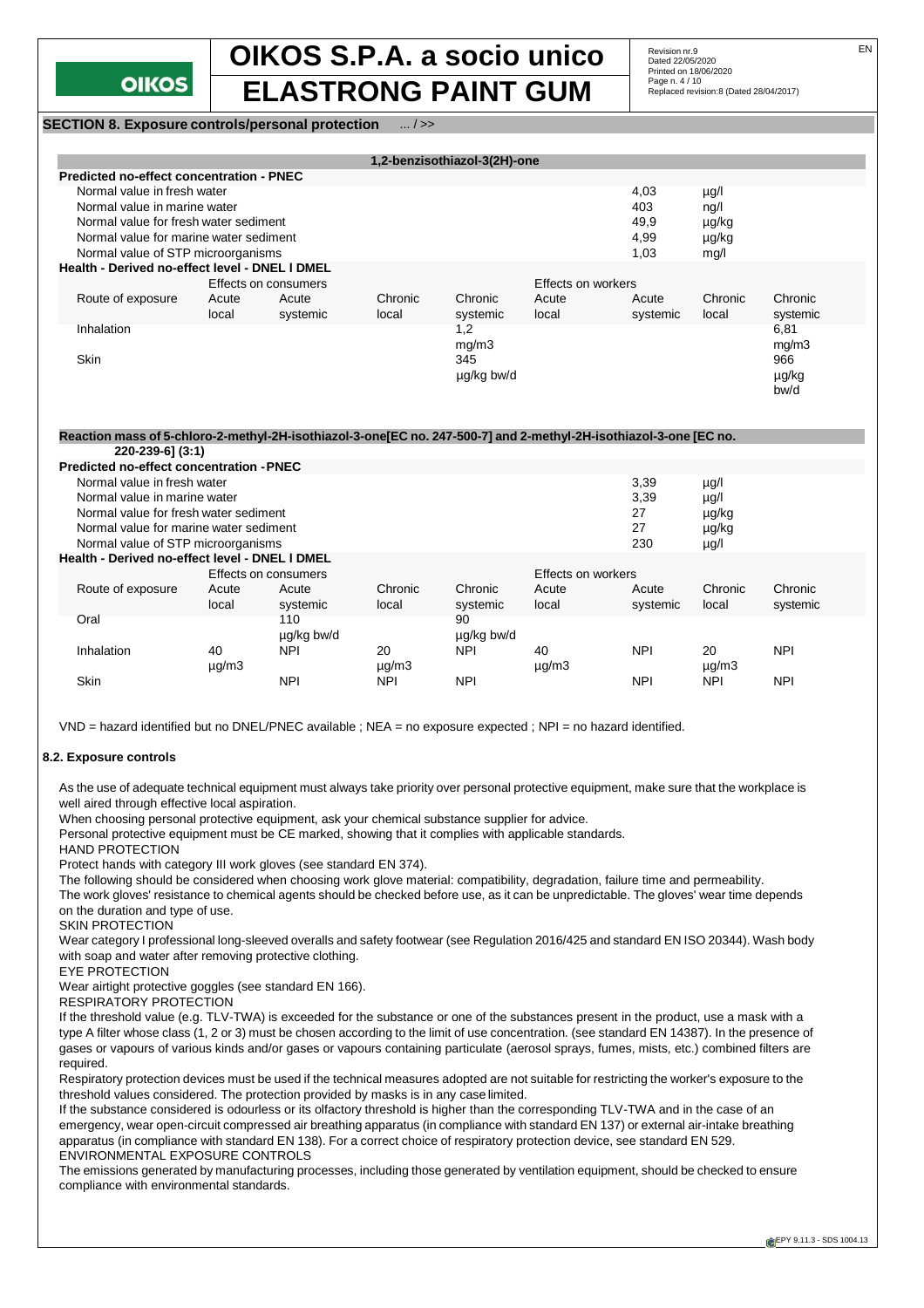

Revision nr.9<br>Dated 22/05/2020 Printed on 18/06/2020<br>Page n. 5 / 10

## **SECTION 9. Physical and chemical properties**

#### **9.1. Information on basic physical and chemical properties**

| <b>Properties</b>                      |        | Value                             | Information |
|----------------------------------------|--------|-----------------------------------|-------------|
| Appearance                             |        | pasty liquid                      |             |
| Colour                                 |        | White and the colour chart shades |             |
| Odour                                  |        | Feeble                            |             |
| Odour threshold                        |        | Not available                     |             |
|                                        |        |                                   |             |
| рH                                     |        | $8 - 9.5$                         |             |
| Melting point / freezing point         |        | Not available                     |             |
| Initial boiling point                  | $\geq$ | °C<br>100                         |             |
| Boiling range                          |        | Not available                     |             |
| Flash point                            |        | Not applicable                    |             |
| <b>Evaporation Rate</b>                |        | Not available                     |             |
| Flammability of solids and gases       |        | not flammable                     |             |
| Lower inflammability limit             |        | Not applicable                    |             |
| Upper inflammability limit             |        | Not applicable                    |             |
| Lower explosive limit                  |        | Not applicable                    |             |
| Upper explosive limit                  |        | Not applicable                    |             |
| Vapour pressure                        |        | Not available                     |             |
| Vapour density                         |        | Not available                     |             |
| Relative density                       |        | 1.4                               |             |
| Solubility                             |        | Mixable in water                  |             |
| Partition coefficient: n-octanol/water |        | Not available                     |             |
| Auto-ignition temperature              |        | Not applicable                    |             |
| Decomposition temperature              |        | Not available                     |             |
| Viscosity                              |        | 25000                             |             |
| <b>Explosive properties</b>            |        | not applicable                    |             |
| Oxidising properties                   |        | not applicable                    |             |

#### **9.2. Other information**

Information not available

## **SECTION 10. Stability and reactivity**

### **10.1. Reactivity**

There are no particular risks of reaction with other substances in normal conditions of use.

#### **10.2. Chemical stability**

The product is stable in normal conditions of use and storage.

#### **10.3. Possibility of hazardous reactions**

No hazardous reactions are foreseeable in normal conditions of use and storage.

#### **10.4. Conditions to avoid**

None in particular. However the usual precautions used for chemical products should be respected.

#### **10.5. Incompatible materials**

Information not available

#### **10.6. Hazardous decomposition products**

Information not available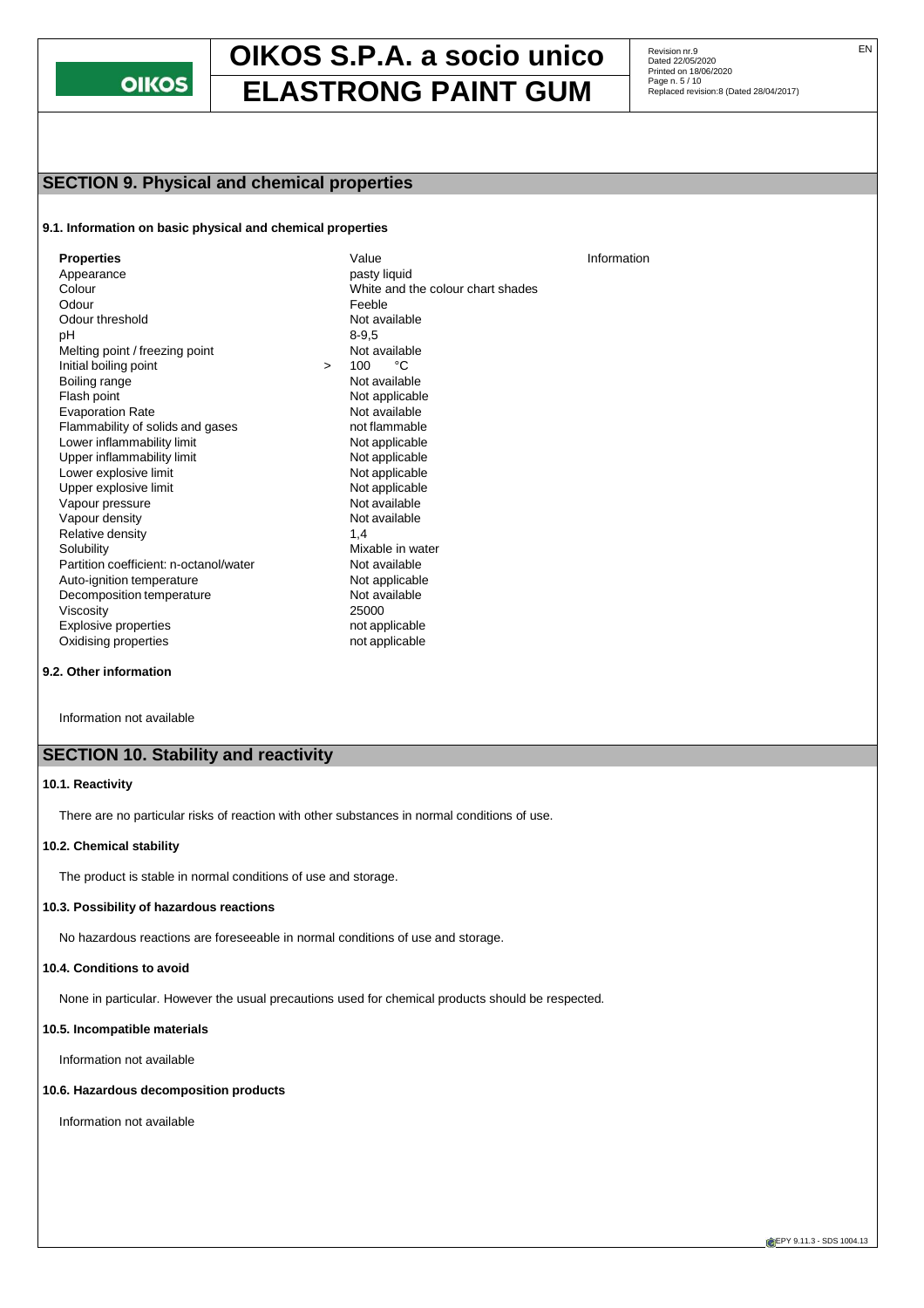

## **SECTION 11. Toxicological information**

In the absence of experimental data for the product itself, health hazards are evaluated according to the properties of the substances it contains, using the criteria specified in the applicable regulation for classification. It is therefore necessary to take into account the concentration of the individual hazardous substances indicated in section 3, to evaluate the toxicological effects of exposure to the product.

#### **11.1. Information on toxicological effects**

Metabolism, toxicokinetics, mechanism of action and other information

Information not available

Information on likely routes of exposure

Information not available

Delayed and immediate effects as well as chronic effects from short and long-term exposure

Information not available

Interactive effects

Information not available

#### ACUTE TOXICITY

LC50 (Inhalation) of the mixture: Not classified (no significant component) LD50 (Oral) of the mixture:  $\blacksquare$  Not classified (no significant component) LD50 (Dermal) of the mixture: Not classified (no significant component)

Reaction mass of 5-chloro-2-methyl-2H-isothiazol-3-one[EC no. 247-500-7] and 2-methyl-2H-isothiazol-3-one [EC no. 220-239-6] (3:1)

LD50 (Oral) > 64 mg/kg bw 64-561 (rat) LD50 (Dermal) 1008 mg/kg bw (rat) LC50 (Inhalation) > 171 mg/m3 171-2360 (rat)

1,2-benzisothiazol-3(2H)-one LD50 (Oral) > 490 mg/kg bw 490-670 (rat)

 $2000$  mg/kg bw (rat)

#### SKIN CORROSION / IRRITATION

Does not meet the classification criteria for this hazard class

#### SERIOUS EYE DAMAGE / IRRITATION

Does not meet the classification criteria for this hazard class

#### RESPIRATORY OR SKIN SENSITISATION

May produce an allergic reaction. Contains: Reaction mass of 5-chloro-2-methyl-2H-isothiazol-3-one[EC no. 247-500-7] and 2-methyl-2H-isothiazol-3-one [EC no. 220-239-6] (3:1) 1,2-benzisothiazol-3(2H)-one

#### GERM CELL MUTAGENICITY

Does not meet the classification criteria for this hazard class

#### CARCINOGENICITY

Does not meet the classification criteria for this hazard class

#### REPRODUCTIVE TOXICITY

Does not meet the classification criteria for this hazard class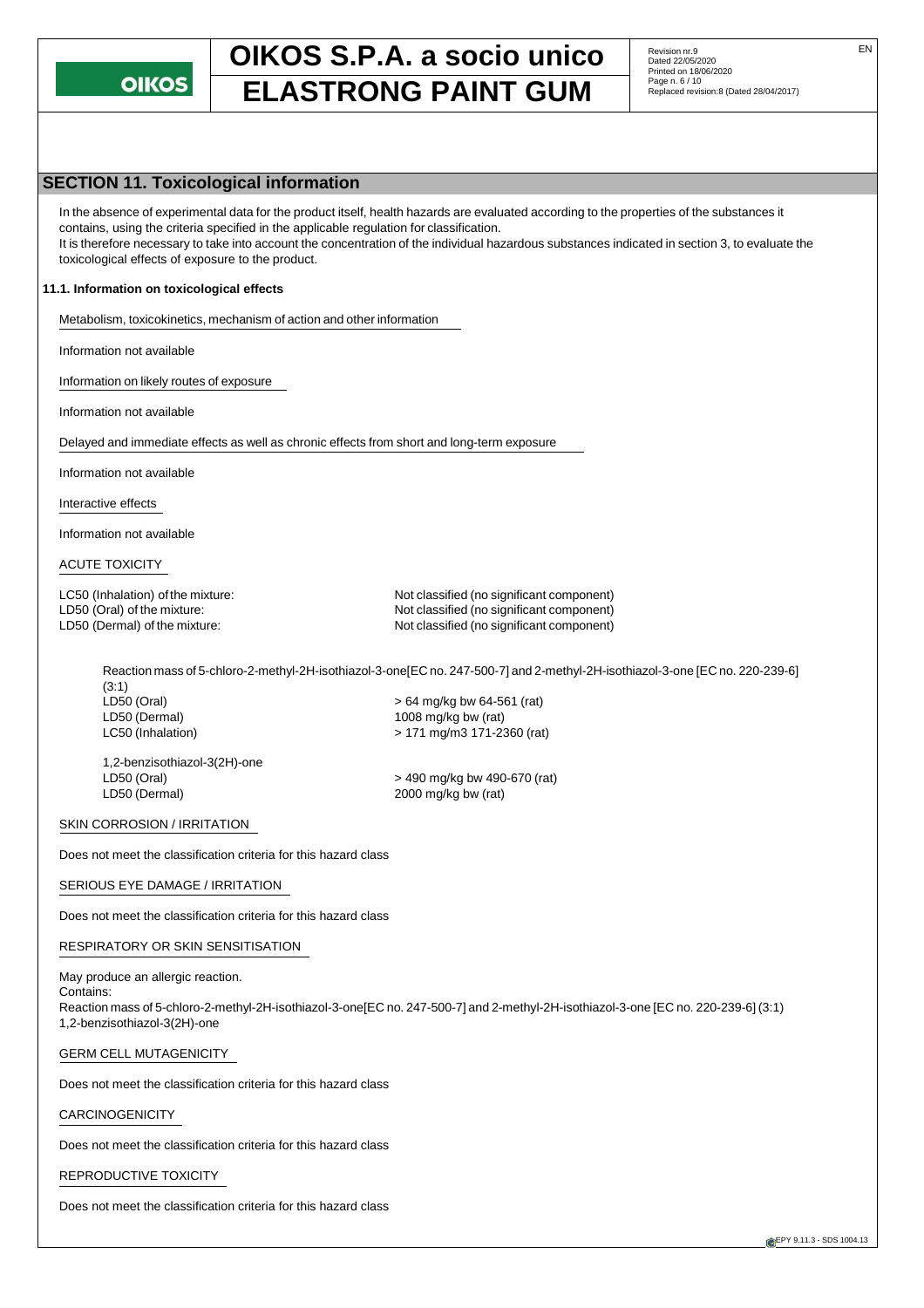

**SECTION 11. Toxicological information** ... / >>

#### STOT - SINGLE EXPOSURE

Does not meet the classification criteria for this hazard class

#### STOT - REPEATED EXPOSURE

Does not meet the classification criteria for this hazard class

#### ASPIRATION HAZARD

Does not meet the classification criteria for this hazard class

## **SECTION 12. Ecological information**

No specific data are available for this product. Handle it according to good working practices. Avoid littering. Do not contaminate soil and waterways. Inform the competent authorities, should the product reach waterways or contaminate soil or vegetation. Please take all the proper measures to reduce harmful effects on aquifers.

#### **12.1. Toxicity**

Reaction mass of 5-chloro-2-methyl-2H-isothiazol-3-one[EC no. 247-500-7] and 2-methyl-2H-isothiazol-3-one [EC no. 220-239-6] (3:1) > 190 µg/l 190-330<br>> 7 µg/l 7-160 EC50 - for Crustacea EC50 - for Algae /Aquatic Plants  $> 6,3$   $\mu$ g/l 6,3-27,3<br>Chronic NOEC for Fish  $46,4 \mu$ g/l 35 days Chronic NOEC for Fish Chronic NOEC for Crustacea > 111 µg/l 11.1-1050 1,2-benzisothiazol-3(2H)-one LC50 - for Fish > 2,15 mg/l 2,15-22

| LC50 - for Fish                         | $> 2,15$ mg/l 2,15-22 |
|-----------------------------------------|-----------------------|
| EC50 - for Crustacea                    | $> 2.9$ mg/l 2,9-2,94 |
| EC50 - for Algae / Aguatic Plants       | > 70 µg/l 70-150      |
| Chronic NOEC for Algae / Aguatic Plants | $>$ 40,3 µg/l 40-55   |
|                                         |                       |

#### **12.2. Persistence and degradability**

Reaction mass of 5-chloro-2-methyl-2H-isothiazol-3-one[EC no. 247-500-7] and 2-methyl-2H-isothiazol-3-one [EC no. 220-239-6] (3:1) Rapidly degradable

1,2-benzisothiazol-3(2H)-one Rapidly degradable

#### **12.3. Bioaccumulative potential**

Information not available

#### **12.4. Mobility in soil**

Information not available

### **12.5. Results of PBT and vPvB assessment**

On the basis of available data, the product does not contain any PBT or vPvB in percentage greater than 0,1%.

#### **12.6. Other adverse effects**

Information not available

### **SECTION 13. Disposal considerations**

#### **13.1. Waste treatment methods**

Reuse, when possible. Neat product residues should be considered special non-hazardous waste. Disposal must be performed through an authorised waste management firm, in compliance with national and local regulations. CONTAMINATED PACKAGING Contaminated packaging must be recovered or disposed of in compliance with national waste management regulations.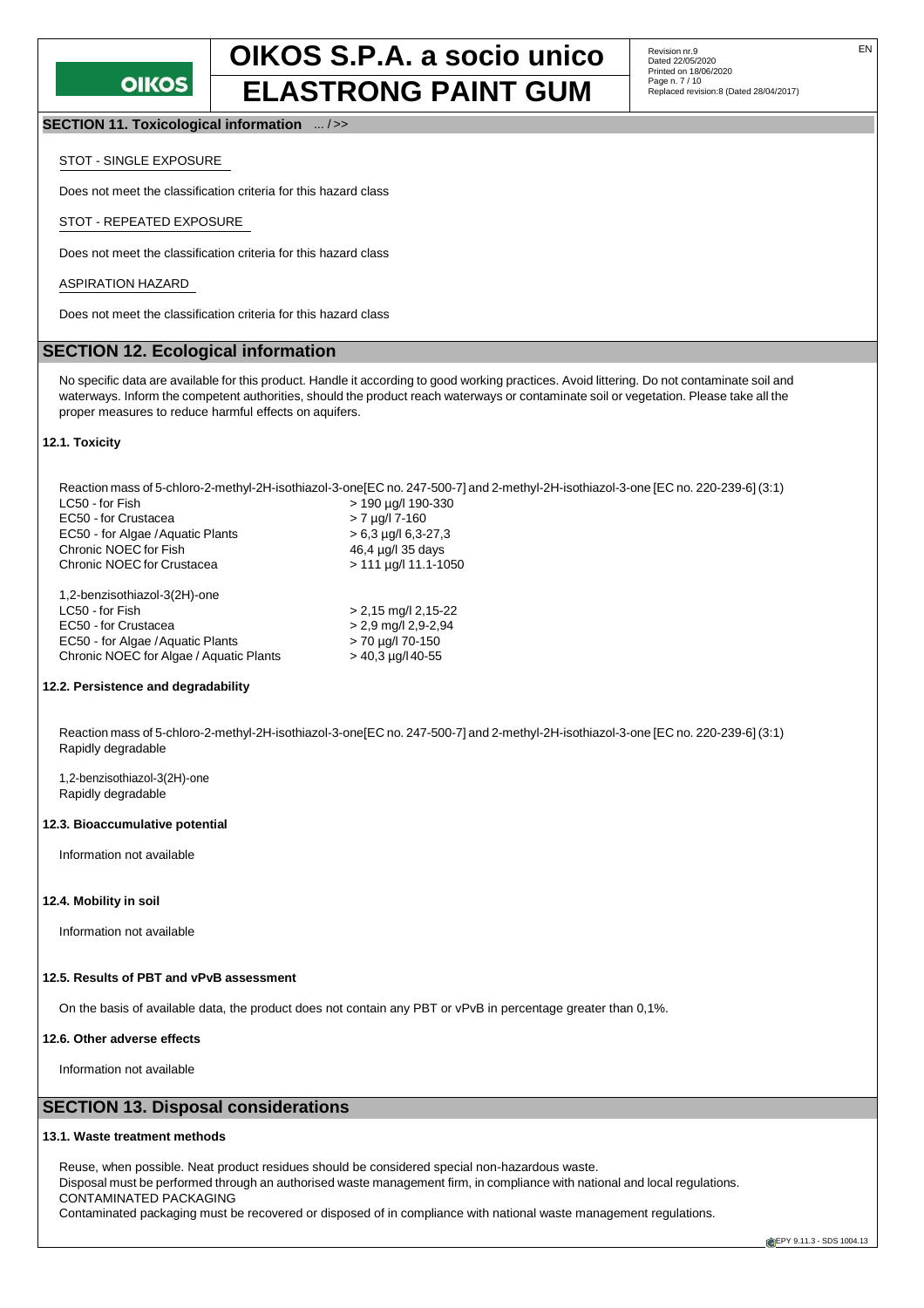

Revision nr.9<br>Dated 22/05/2020 Printed on 18/06/2020<br>Page n. 8 / 10

### **SECTION 14. Transport information**

The product is not dangerous under current provisions of the Code of International Carriage of Dangerous Goods by Road (ADR) and by Rail (RID), of the International Maritime Dangerous Goods Code (IMDG), and of the International Air Transport Association (IATA) regulations.

#### **14.1. UN number**

Not applicable **14.2. UN proper shipping name**

Not applicable **14.3. Transport hazard class(es)**

Not applicable **14.4. Packing group**

Not applicable **14.5. Environmental hazards**

Not applicable **14.6. Special precautions for user**

Not applicable

**14.7. Transport in bulk according to Annex II of Marpol and the IBC Code**

Information not relevant

## **SECTION 15. Regulatory information**

#### **15.1. Safety, health and environmental regulationsllegislation specific for the substance or mixture**

Seveso Category - Directive 2012/18/EC: None

Restrictions relating to the product or contained substances pursuant to Annex XVII to EC Regulation 1907/2006

**Product** 

Point 40

Substances in Candidate List (Art. 59 REACH) On the basis of available data, the product does not contain any SVHC in percentage greater than 0,1%.

Substances subject to authorisation (Annex XIV REACH) None

Substances subject to exportation reporting pursuant to (EC) Reg. 649/2012:

None

Substances subject to the Rotterdam Convention:

None

Substances subject to the Stockholm Convention:

None

Healthcare controls Information not available

VOC (Directive 2004/42/EC) : Coatings for exterior walls of mineral substrate.

German regulation on the classification of substances hazardous to water (AwSV, vom 18. April 2017) WGK 1: Low hazard to waters

#### **15.2. Chemical safety assessment**

A chemical safety assessment has not been performed for the preparation/for the substances indicated in section 3.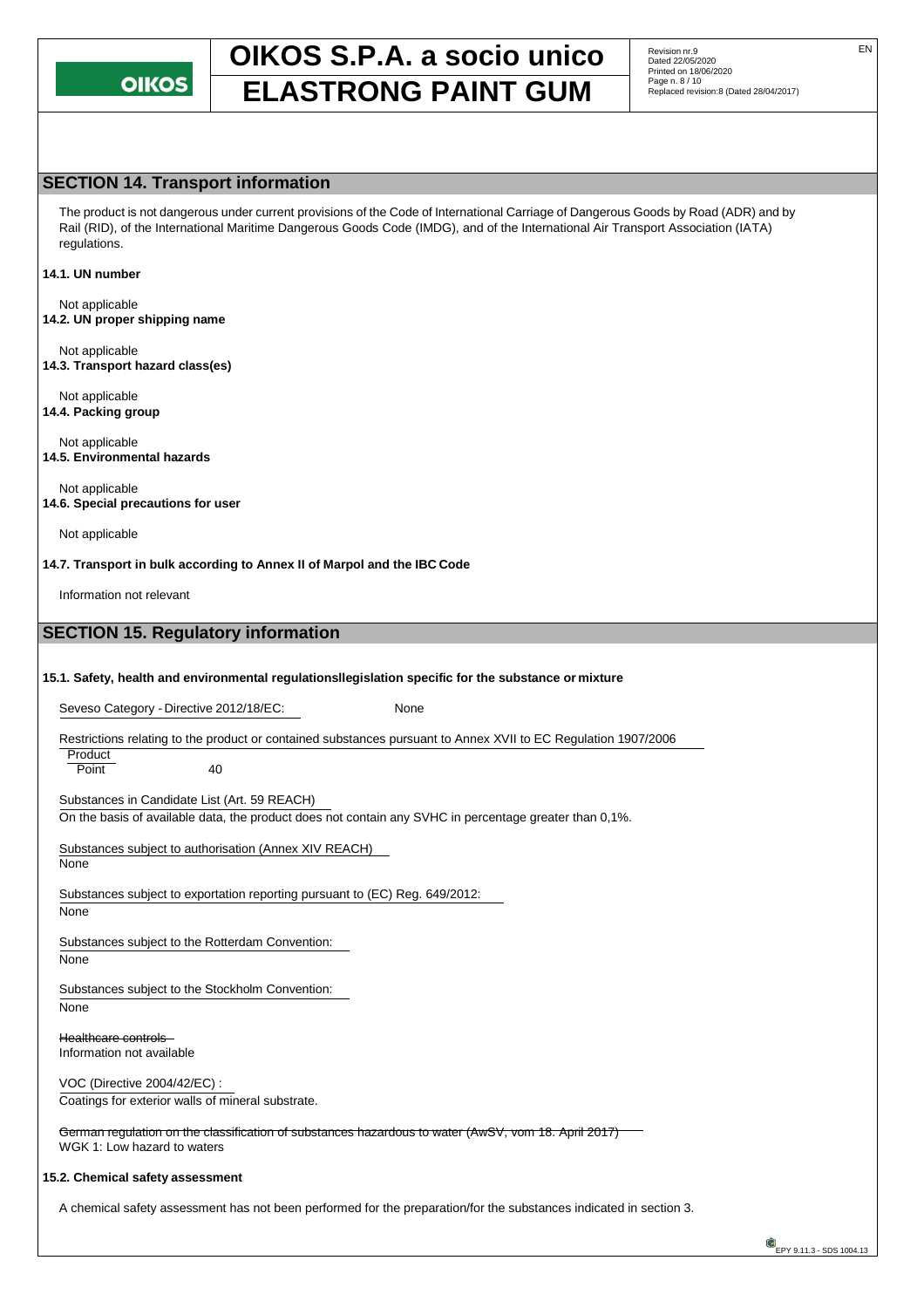

Revision nr.9<br>Dated 22/05/2020 Printed on 18/06/2020<br>Page n. 9 / 10

## **SECTION 16. Other information**

Text of hazard (H) indications mentioned in section 2-3 of the sheet:

| <b>Acute Tox. 1</b>      | Acute toxicity, category 1                                         |
|--------------------------|--------------------------------------------------------------------|
| Acute Tox. 2             | Acute toxicity, category 2                                         |
|                          |                                                                    |
| Acute Tox. 3             | Acute toxicity, category 3                                         |
| Acute Tox. 4             | Acute toxicity, category 4                                         |
| <b>Skin Corr. 1B</b>     | Skin corrosion, category 1B                                        |
| Eye Dam. 1               | Serious eye damage, category 1                                     |
| Skin Irrit. 2            | Skin irritation, category 2                                        |
| <b>Skin Sens. 1</b>      | Skin sensitization, category 1                                     |
| <b>Aquatic Acute 1</b>   | Hazardous to the aquatic environment, acute toxicity, category 1   |
| <b>Aquatic Chronic 1</b> | Hazardous to the aquatic environment, chronic toxicity, category 1 |
| <b>Aquatic Chronic 2</b> | Hazardous to the aquatic environment, chronic toxicity, category 2 |
| H330                     | Fatal if inhaled.                                                  |
| H310                     | Fatal in contact with skin.                                        |
| H330                     | Fatal if inhaled.                                                  |
| H301                     | Toxic if swallowed.                                                |
| H302                     | Harmful if swallowed.                                              |
| H314                     | Causes severe skin burns and eye damage.                           |
| H318                     | Causes serious eye damage.                                         |
| H315                     | Causes skin irritation.                                            |
| H317                     | May cause an allergic skin reaction.                               |
| H400                     | Very toxic to aquatic life.                                        |
| H410                     | Very toxic to aquatic life with long lasting effects.              |
| H411                     | Toxic to aquatic life with long lasting effects.                   |
| <b>EUH210</b>            | Safety data sheet available on request.                            |

LEGEND:

- ADR: European Agreement concerning the carriage of Dangerous goods by Road
- CAS NUMBER: Chemical Abstract Service Number
- CE50: Effective concentration (required to induce a 50% effect)
- CE NUMBER: Identifier in ESIS (European archive of existing substances)
- CLP: EC Regulation 1272/2008
- DNEL: Derived No Effect Level
- EmS: Emergency Schedule
- GHS: Globally Harmonized System of classification and labeling of chemicals
- IATA DGR: International Air Transport Association Dangerous Goods Regulation
- IC50: Immobilization Concentration 50%
- IMDG: International Maritime Code for dangerous goods
- IMO: International Maritime Organization
- INDEX NUMBER: Identifier in Annex VI of CLP
- LC50: Lethal Concentration 50%
- LD50: Lethal dose 50%
- OEL: Occupational Exposure Level
- PBT: Persistent bioaccumulative and toxic as REACH Regulation
- PEC: Predicted environmental Concentration
- PEL: Predicted exposure level
- PNEC: Predicted no effect concentration
- REACH: EC Regulation 1907/2006
- RID: Regulation concerning the international transport of dangerous goods by train
- TLV: Threshold Limit Value
- TLV CEILING: Concentration that should not be exceeded during any time of occupationalexposure.
- TWA STEL: Short-term exposure limit
- TWA: Time-weighted average exposure limit
- VOC: Volatile organic Compounds
- vPvB: Very Persistent and very Bioaccumulative as for REACH Regulation
- WGK: Water hazard classes (German).

#### GENERAL BIBLIOGRAPHY

- 1. Regulation (EC) 1907/2006 (REACH) of the European Parliament
- 2. Regulation (EC) 1272/2008 (CLP) of the European Parliament
- 3. Regulation (EU) 790/2009 (I Atp. CLP) of the European Parliament
- 4. Regulation (EU) 2015/830 of the European Parliament
- 5. Regulation (EU) 286/2011 (II Atp. CLP) of the European Parliament